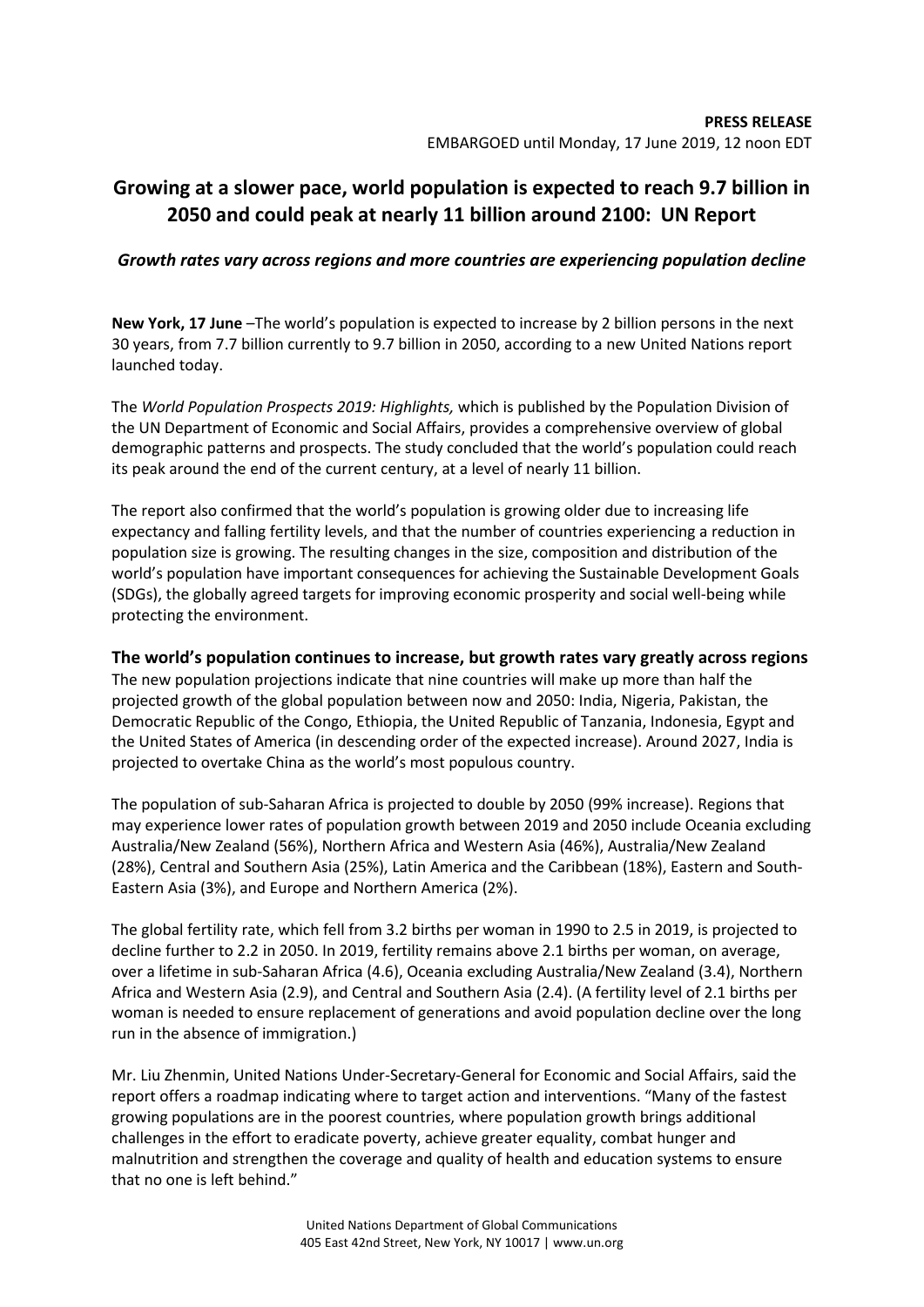## **Growth of the working-age population is creating opportunities for economic growth**

In most of sub-Saharan Africa, and in parts of Asia and Latin America and the Caribbean, recent reductions in fertility have caused the population at working ages (25-64 years) to grow faster than at other ages, creating an opportunity for accelerated economic growth thanks to a favourable population age distribution. To benefit from this "demographic dividend", governments should invest in education and health, especially for young people, and create conditions conducive to sustained economic growth.

#### **People in the poorest countries still live 7 years less than the global average**

Life expectancy at birth for the world, which increased from 64.2 years in 1990 to 72.6 years in 2019, is expected to increase further to 77.1 years in 2050. While considerable progress has been made in closing the longevity differential between countries, large gaps remain. In 2019, life expectancy at birth in the least developed countries lags 7.4 years behind the global average, due largely to persistently high levels of child and maternal mortality, as well as violence, conflict and the continuing impact of the HIV epidemic.

#### **The world's population is growing older, with the age group of 65 and over growing the fastest**

By 2050, one in six people in the world will be over age 65 (16%), up from one in 11 in 2019 (9%). Regions where the share of the population aged 65 years or over is projected to double between 2019 and 2050 include Northern Africa and Western Asia, Central and Southern Asia, Eastern and South-Eastern Asia, and Latin America and the Caribbean. By 2050, one in four persons living in Europe and Northern America could be aged 65 or over. In 2018, for the first time in history, persons aged 65 or above outnumbered children under five years of age globally. The number of persons aged 80 years or over is projected to triple, from 143 million in 2019 to 426 million in 2050.

## **Falling proportion of working-age population is putting pressure on social protection systems**

The potential support ratio, which compares numbers of persons at working ages to those over age 65, is falling around the world. In Japan this ratio is 1.8, the lowest in the world. An additional 29 countries, mostly in Europe and the Caribbean, already have potential support ratios below three. By 2050, 48 countries, mostly in Europe, Northern America, and Eastern and South-Eastern Asia, are expected to have potential support ratios below two. These low values underscore the potential impact of population ageing on the labour market and economic performance, as well as the fiscal pressures that many countries will face in the coming decades as they seek to build and maintain public systems of health care, pensions and social protection for older persons.

#### **A growing number of countries are experiencing a reduction in population size**

Since 2010, 27 countries or areas have experienced a reduction of one per cent or more in the size of their populations. This drop is caused by sustained low levels of fertility. The impact of low fertility on population size is reinforced in some locations by high rates of emigration. Between 2019 and 2050, populations are projected to decrease by one per cent or more in 55 countries or areas, of which 26 may see a reduction of at least ten per cent. In China, for example, the population is projected to decrease by 31.4 million, or around 2.2 per cent, between 2019 and 2050.

#### **Migration has become a major component of population change in some countries**

Between 2010 and 2020, fourteen countries or areas will see a net inflow of more than one million migrants, while ten countries will see a net outflow of similar magnitude. Some of the largest migratory outflows are driven by the demand for migrant workers (Bangladesh, Nepal and the Philippines) or by violence, insecurity and armed conflict (Myanmar, Syria and Venezuela). Belarus, Estonia, Germany, Hungary, Italy, Japan, the Russian Federation, Serbia and Ukraine will experience